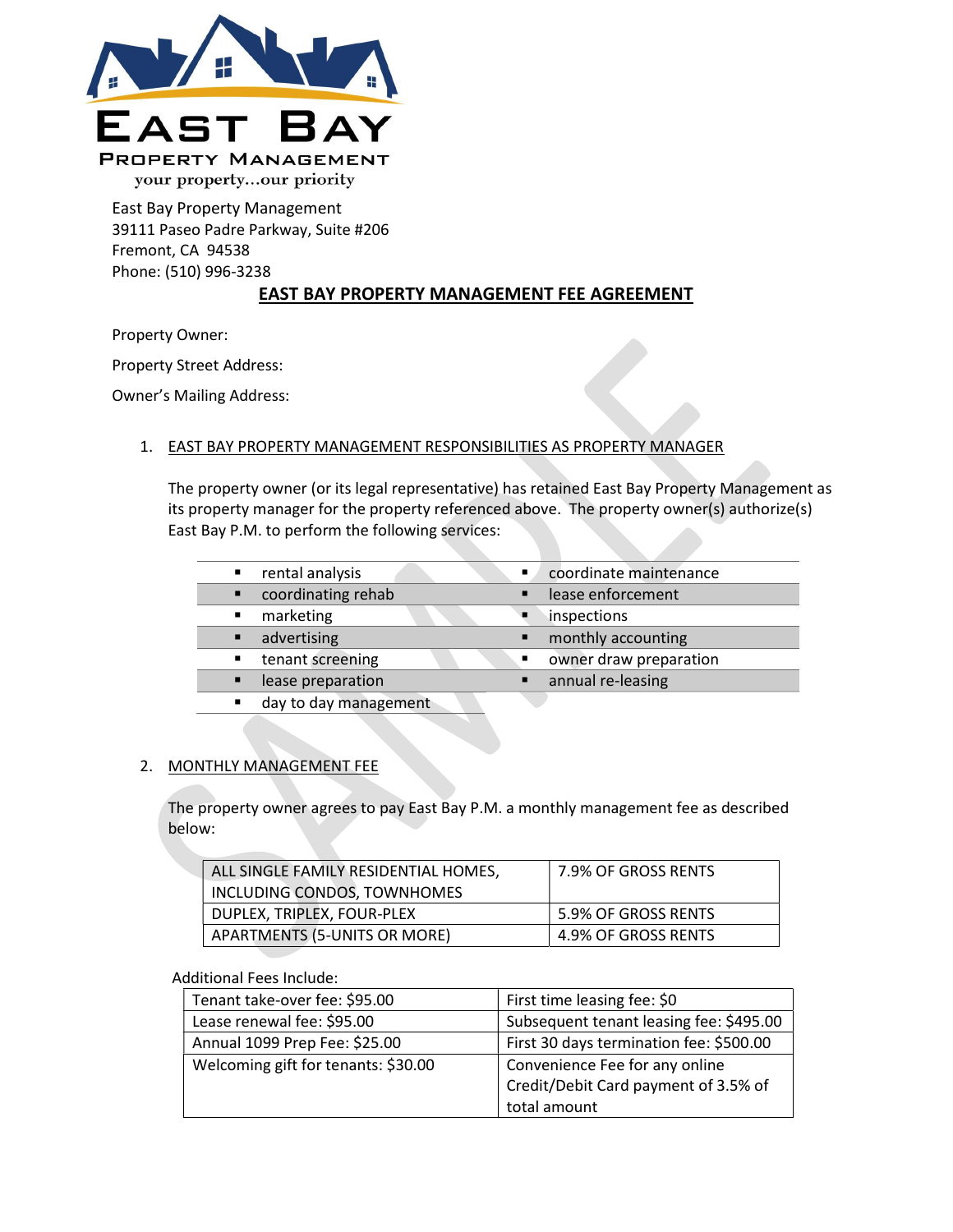

### 3. ACCOUNTING AND REPORTING

A. All Owner monies will be held in a trust account, along with monies from other property owners that East Bay P.M. manages properties for. This trust account is separate from East Bay P.M.'s own operating account. All disbursements for the operations of the property shall be handled through the owner trust account. Owner shall deposit \$500 into this account within three days of the execution of this agreement. This will be the owners reserve account from which any maintenance or repair costs will be deducted.

### B. SECURITY DEPOSIT

The tenant's security deposit shall be held in \_\_\_\_ East Bay P.M.'s separate trust account with all other tenant deposits or \_\_\_ given to Owner. The deposit will be held until tenant vacates and a portion of its return to tenant and owner is determined.

# C. REPORTING

Accounting shall be conducted for one-month periods, and each accounting month shall begin on the  $1<sup>st</sup>$  day of each month and end on the last day of each month.

By the 5<sup>th</sup> day of each month, PMI shall furnish Owner with a statement of receipts and disbursements from the operation of the Property during the previous month.

# 4. MAINTENANCE

Owner authorizes East Bay P.M. to make any payments to vendors for maintenance, repairs or improvements without the prior consent of owner as long as that payment does not exceed \$300. For any maintenance, repairs or improvements that exceed that amount, East Bay P.M. shall obtain approval from Owner and two bids if necessary. The only possible exception to the above could be water heater, HVAC, or roof repair. All maintenance requests are screened by East Bay P.M. maintenance manager. All vendors used by East Bay P.M. provide a volume discount for their service that are passed on directly to the owner. East Bay P.M. shall not receive any fees or commissions from any vendors at any time. Any vendor invoice will incur a \$20.00 maintenance oversight fee from East Bay P.M.

# 5. INSURANCE

At all times during this agreement, the owner must maintain adequate landlord insurance that names East Bay P.M. as an additional insured.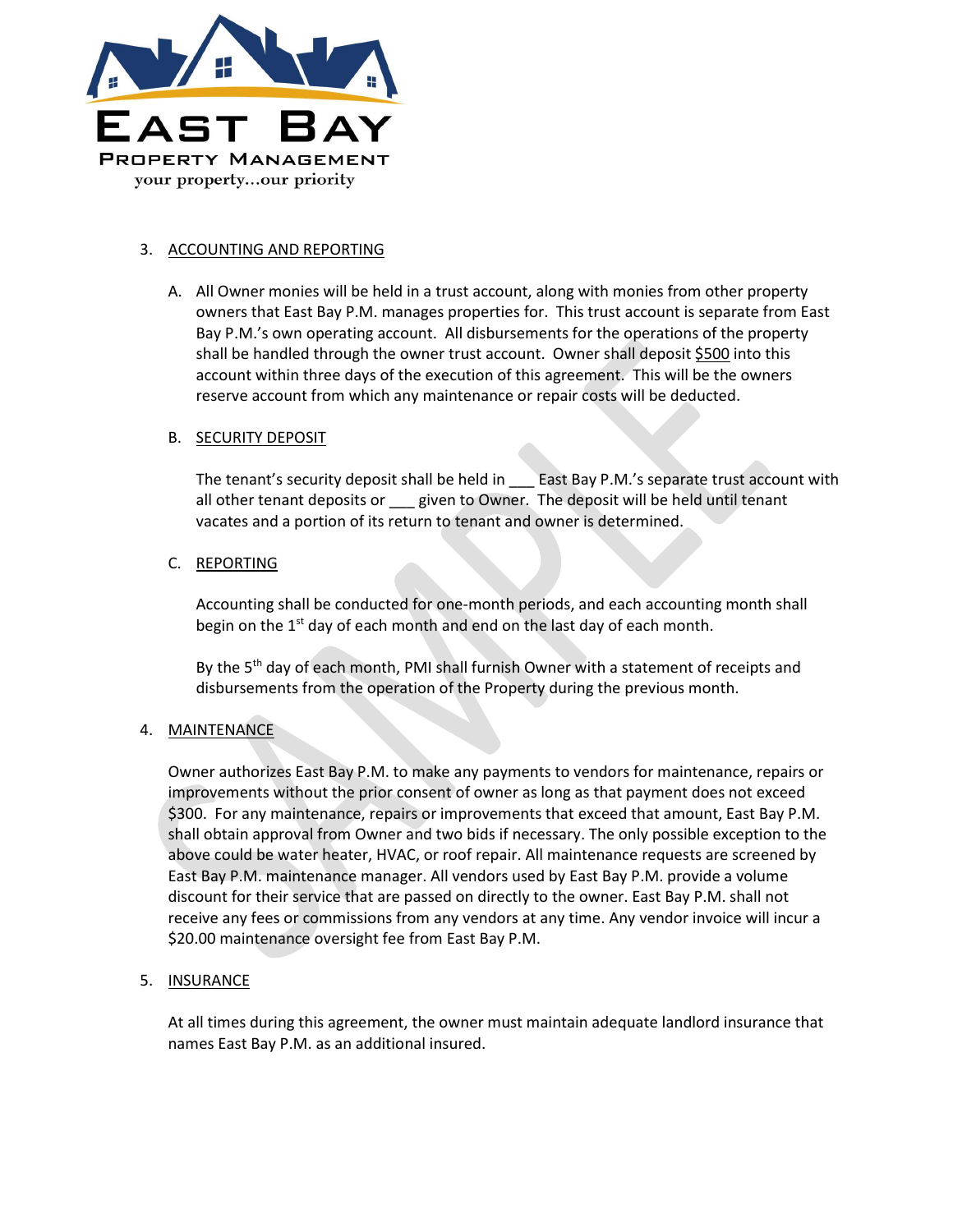

# 6. IDEMNITY

- A. To the extent East Bay P.M. enters into contracts or obligations which are reasonable, owner shall hold East Bay P.M. harmless from any damages or claims incurred with the property.
- B. Owner is obligated to disclose to a tenant any know condition that affects the health or safety of a tenant.

### 7. FAIR HOUSING

A. Owner and East Bay P.M. understands that state and federal housing laws prohibit discrimination in rental housing. PMI abides by the letter and intent of these laws.

B. Owner understands that state and federal law governs service/comfort animals. These animals are not legally considered pets and therefore pet policies do not apply. East Bay P.M. shall have full authority to review, approve, negotiate or decline any service/comfort animal requests.

### 8. TERM

This Agreement shall be in effect on a month to month basis from day of signing. If the property is currently occupied by a tenant, the first month's management fee will be pro-rated from the day of signing until the end of the month. If the property is vacant, the first month's management fee will be pro-rated based on the lease signing date. Either party can terminate this agreement upon 30-day notice.

### 9. DISPUTE RESOLUTION

In the event legal action is used to enforce this agreement, the prevailing party shall be entitled to receive attorney fees and other litigation expenses. For purposes of jurisdiction and venue, the Agreement is entered onto in Alameda County, California.

### 10. 21 DAY RENT GUARANTEE

East Bay P.M. guarantees a tenant lease will be signed within 21 days of the first day of marketing the owners rent-ready home or first two month's management fees will be waived.

### 11. RENT PAYMENT GUARANTEE

East Bay P.M. guarantees owner draw to be released by the  $12<sup>th</sup>$  of each month. If the owner draw is dispersed past that date, East Bay P.M. will provide the following month's services free of charge.